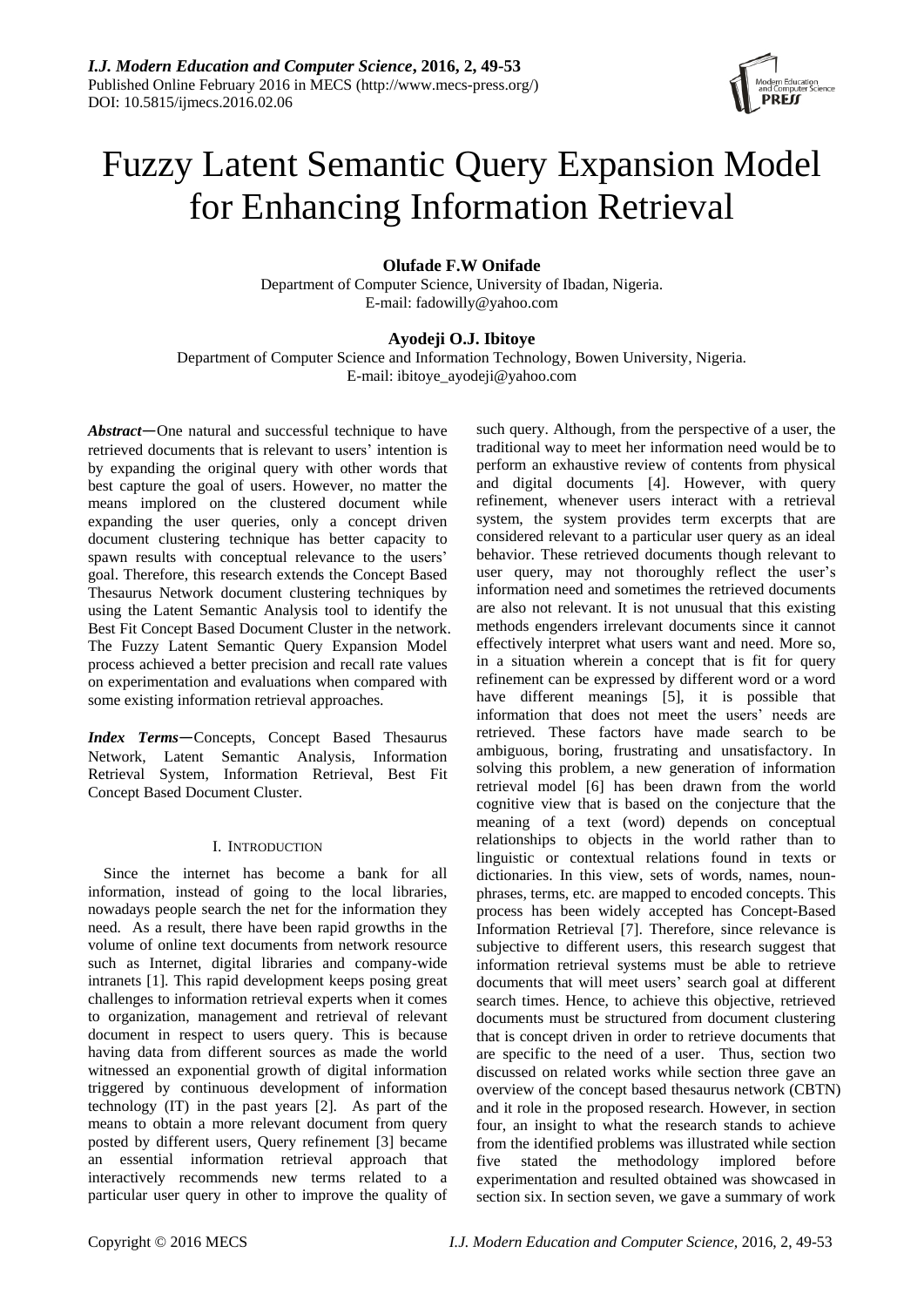done with detailed evaluation.

## II. RELATED WORKS

Information retrieval (IR) is a broad area in Computer Science and one of its goal is on fulfilling the user need in finding information of their interest. Thus, with the increase in usage of Web search engines it is easy to develop a system [8] that extracts probabilistic correlations between query terms and documents term by collecting and using the user query logs. The process of determining the relevance of a retrieved document to a user hinders it performance since these correlations are used to find good expansion terms for new queries based on the assumption that the documents visited by users are relevant to the query. In semantic search [9] identified four approaches that can be applied. Contextual analysis, which emphasizes on how to disambiguate queries, reasoning, which can infer additional information from existing facts in the system. Natural language understanding, which aim to identify the entity in a sentence and ontology, which enrich the retrieval of specific domain related. With the new semantic search algorithms spread which account not only for keywords as present in the tradition keyword search system [10] but for semantic entities, relations, personalized information and many more. One fundamental problems associated with this techniques is query drift. Query drift is caused as a result of adding terms which have no association with the topic of relevance of the query. Ref. [11] introduced a subset of important terms Instead of using all the terms obtained through feedback for query refinement while [12] proves that a combination of semantic information from a Linked Data graph can lead to an improved ranking. Also [13] proposed a positional relevance model which assign more weight to the terms in the document which are nearer to the query terms while [14] describes a method to enrich search queries via a conjunctive extension based on the underlying semantic ontology. The method is able to retrieve documents provided only with a description instead of a search query. This leads to results without an overlap of keywords between query and document. PageRank algorithm was extended using Linked Data knowledge [15] to extract semantic knowledge from a Web document. However, this version of the algorithm is not able to scale on Web data

## III. OVERVIEW OF CONCEPT BASED THESAURUS **NETWORK**

Unlike other document clustering techniques that has been used for information retrieval, the Concept Based Thesaurus Network (CBTN) is a document clustering technique that has the capacity to engender documents that contains a higher degree of similarity, lower level of disorderliness, and low entropy between concepts and documents in the documents clustered from user query at different search times [16] [17]. The conceptual network

implored in this process caters predominantly for all documents in the document cluster that has the presence of the user query and it associated synonyms [18]. Queries are restructured based on concepts using Fuzzy Concept Network (FCN) relationships [19] in conjunction with other parameters like term frequency, degree of relationship, and degree of effect between terms. With CBTN, various concepts contain quite a number of documents while these documents belong to various concepts with some level of associated degrees [20]. Moreover, concepts are also linked together with some level of fuzzy positive, negative, special or general degrees using the fuzzy concept network standard rules. CBTN which forms the basis for our research has been proven to be an important framework in Concept Based Information Retrieval Systems (CBIRS). This is because it clusters all documents with the presence of the user query, but yet provides a significant degree and level of association between concepts and concepts, concepts and documents, and documents and documents respectively for better and relevant document retrieval that is aimed at satisfying users' intention.

#### IV. RESEARCH MOTIVATION

The CBTN document clustering techniques has only provided a platform for retrievable documents to be concept driven. It has not decrease the volume of search that was generated by the user query to form the clustered documents; neither has it decreased the search time to get the potential result. More so, the precision and recall rates of clustered documents seem to have little or no difference with existing keywords and automatic thesaurus construction based document clustering technique. Hence, we are encouraged to increase the precision and recall rates, reduce the search volume by extracting from the CBTN the cluster that is more relevant to the users' query. The ability to achieve this foresight will no doubt reduce query search time while also increasing the relevance ratio of retrieved documents based on users' query.

## V. PROPOSED FUZZY LATENT SEMANTIC QUERY EXPANSION MODEL

Here, aside the initial process of generating the CBTN through users query, this research uses the Latent Semantic Analysis tool on the CBTN, the document represented in the corpus and the terms that are presented in the users query for the second time. Fig.1 gives a proper illustration on how Latent semantic analysis (LSA) is used to manipulate the trio elements in order to identify the concept cluster that is more similar to the user query. The extracted unique cluster from the CBTN is tagged the Best Fit Concept Based Document Cluster (BFCBDC).

From fig 1, LSA is used to find the level of association that coexists between the trios of users 'query, CBTN and the document representation. The LSA accepts the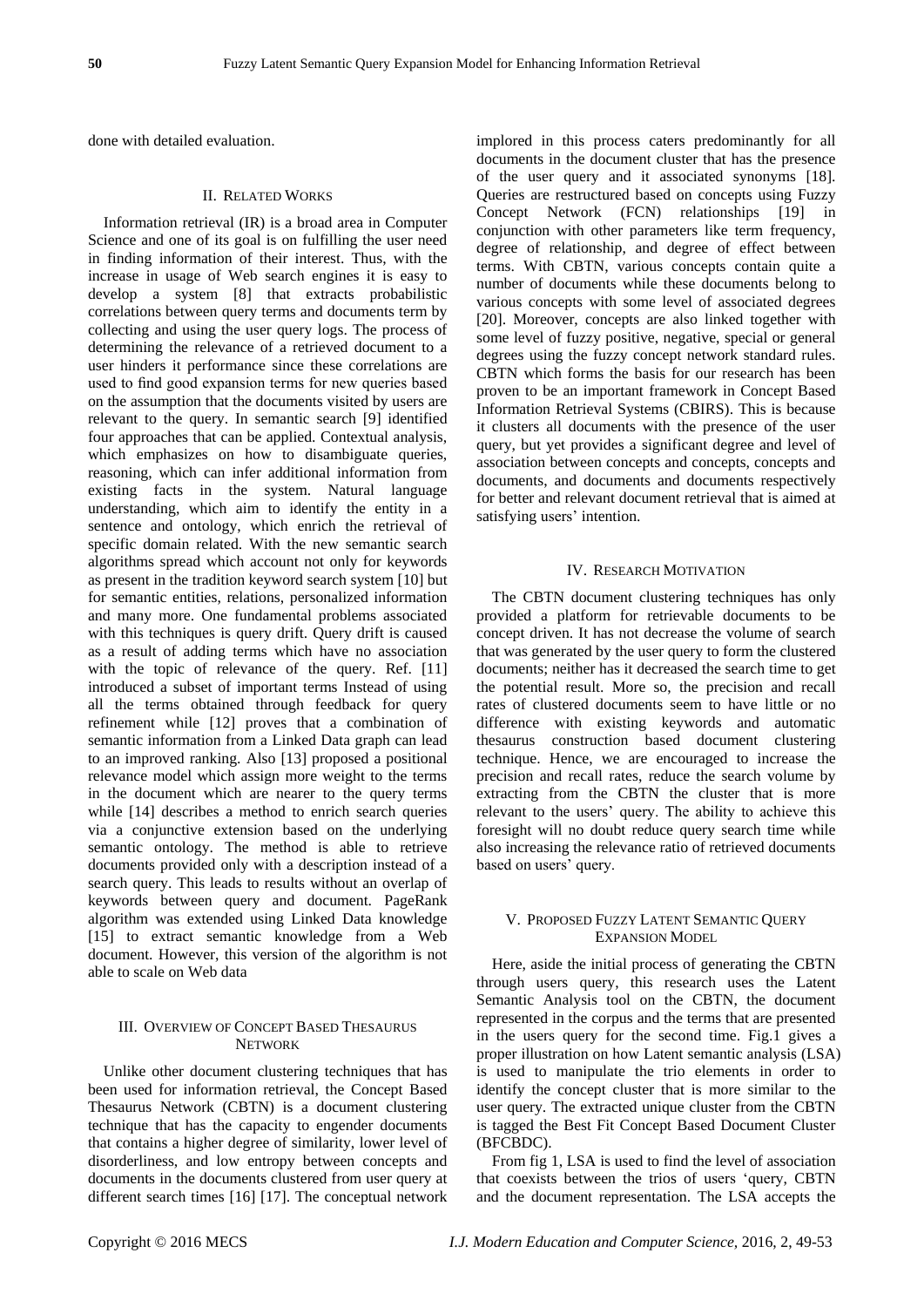user query at once while there exists a bi-directional flow of process between the LSA, CBTN and the document representation until the last concept and document is considered. The action of LSA is aided through the construction of the following matrixes.



Fig.1. Diagram Showing the Best Fit Document Cluster

1. **Relevance matrix**; this is a query (term) by document matrix TD, where each column describes a document, each row a query (term).

$$
R_m = \begin{bmatrix} t_1 & d_1 & d_2 & \dots & d_n \\ t_2 & V_{11} & V_{12} & \dots & V_{1n} \\ V_{21} & V_{22} & \dots & V_{2n} \\ \vdots & \vdots & \vdots & \vdots \\ V_{n1} & V_{n2} & \dots & V_{nn} \end{bmatrix}
$$

It is also a fuzzy matrix where the element  $V_{ii}$ represents the relevance degree between term  $t_i$  and document  $d_j$ ,  $V_{ij} \in [0, 1]$  and n is the number of documents.

2. **Document Pointer matrix:** this is a document by concept matrix DC, where each row describes a document, each column a concept; representing each concept as a vector in the Cartesian coordinate system for the standard vector space. Here we have a set of document  $D = (d_1, d_1, \dots, \dots, d_m)$  and a set of concept  $C = (c_1, c_1, \ldots, c_m, \ldots, c_n)$ 

$$
T = \begin{pmatrix} d_1 & \begin{pmatrix} c_1 & c_2 & \dots & \dots & c_n \\ t_{11} & t_{12} & \dots & \dots & t_{1n} \\ t_{21} & t_{22} & \dots & \dots & t_{2n} \\ \vdots & \vdots & \vdots & \vdots & \vdots \\ t_{m1} & t_{m2} & \dots & \dots & t_{mn} \end{pmatrix}
$$

where m is the number of documents n is the number of concepts and  $t_{ij}$  is the relative relevance degree between document and concepts.,  $t_{ij} \in [0, 1]$ ,  $1 \le i \le m$ ,  $1 \leq i \leq m$ .

These matrixes allow LSA to find more meaningful query (term) by document and document by document similarity test between terms, concepts and documents. It also helps to get a more differentiated view on the data set and its underlying relations while the obtained output from this research is the BFCDC. The Best Fit Concept Document Clustered as shown in fig 1 above is the best

concept cluster from the CBTN that is more relevant to the user query. The process of identifying the BFCDC is the real essence of this research. Therfore, the algorithm below is presented to illustrate the procedures of LSA on the trio of user query, CBTN and document representation has described in fig 1.

- 1. Input: the user query-terms set  $Q = \{q_1, q_2, \ldots, q_n\},\$ the constructed concept based thesaurus network and the respective document representation from the database.
- 2. Let K be the set of concepts from the concept based thesaurus network;  $k = (c_1, c_2, \dots \dots \dots \dots c_n)$
- 3. Let P be the relevant degree vector of set K, where P  $=(dr_1, dr_2, \dots \dots \dots \dots dr_n)$
- 4. Let D be the set of documents that contains the user query term and other concepts from the CBTN
- 5. Decompose the co-occurrence matrix M between set of query Q and set of document D to find their level of association using  $DTD_K = T_K S_K^2$ 1
- 6. Decompose the co-occurrence matrix D between set of document D and set of concept to find their level 1

of association using  $DCD_K = D_K S_K^2$ 

- 7. Choose query term  $q_i$  that has the largest Inverse Dependent Frequency (IDF) value form the query term set Q (assume that  $f_q$  denotes the IDF value of term  $q_i$ ) and let that term  $q_i$  be the center of the query expansion.
- 8. Find the cosine values of every query term  $q_i$  with respect to the set of concept  $c_i$  and set of documents D respectively using  $CD_K = D_K S_K$
- 9. Recompose the matrixes to get the relative relevance degree of interception between user query, concept and document using  $M = DC^t * T_k * S_k^+ * D_k$ Where  $S_k^+$  is the inverse of  $S_k$
- 10. Find document clusters from training document clusters D for which their cluster center contains users query  $q_i$ , wherein the degree of effect of concepts from it set of concept based thesaurus network is larger than the other terms in the cluster center.
- 11. Output: Ranked best fit concept based retrieved documents

#### Algorithm. 1: Algorithms for BFCDC

It is from the drived Best Fit Concept Document Cluster that we retrieve document that are relevant and closer to the users intention.

#### VI. EXPERIMENTS AND RESULTS

To quantify how good the retrieval performance of an Information Retrieval (IR) system is, two basic measures of retrieval performance are used in the IR community. Recall is the fraction of relevant documents that are retrieved by the system out of the entire collection, while Precision is the fraction of documents retrieved by the system that are relevant. Thus, the research experiment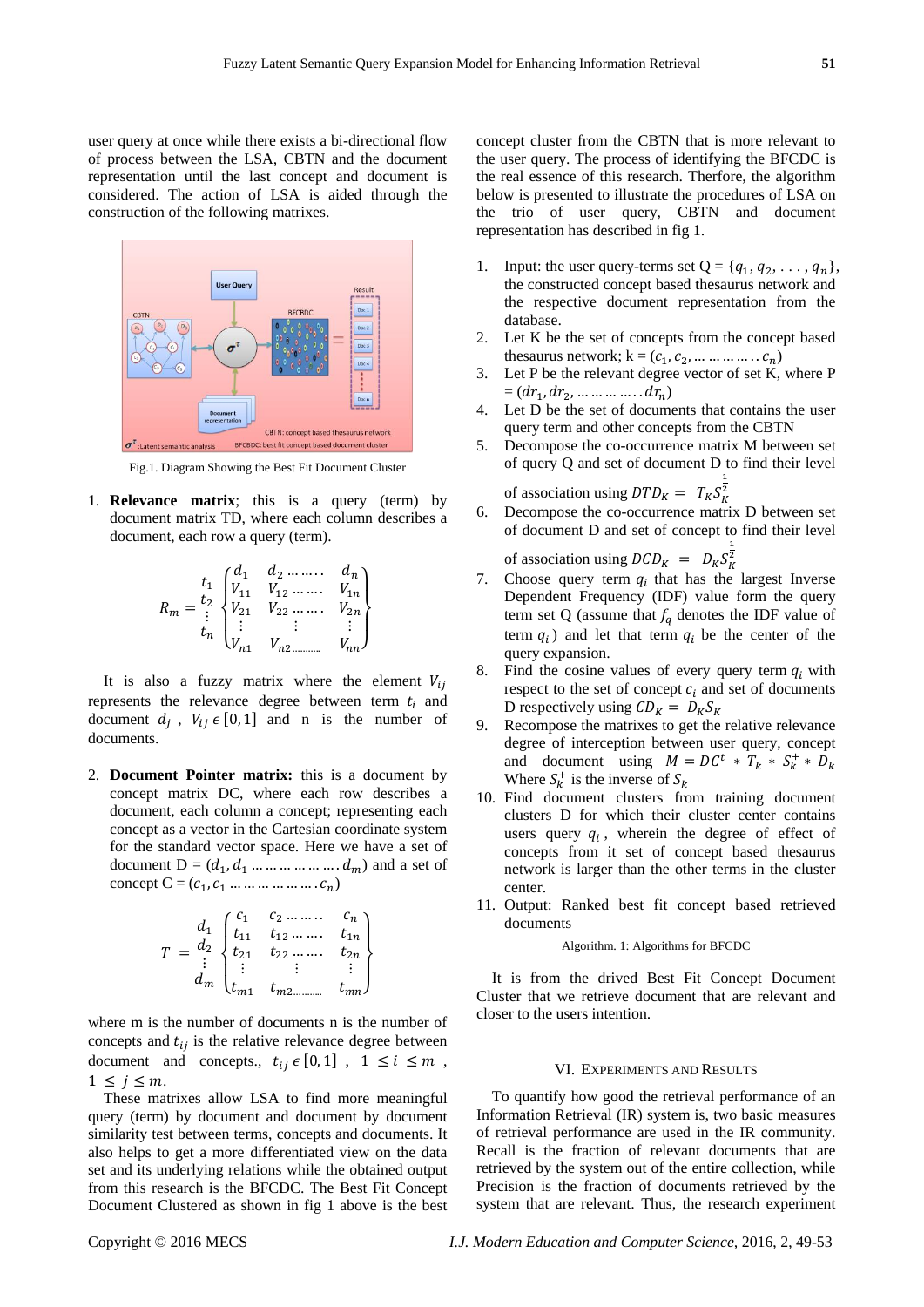unfolds the precision and recall rate of Fuzzy Latent Semantic Query Expansion Model (FLSQEM) while the obtained result is compared with the traditional keyword based search information retrieval technique and automatic query expansion (AQE) retrieval technique. In the next section we show the experiment conducted and graphical representation of the obtained result. The tested queries are illustrated in table 1. These queries are generated to retrieve relevant document from a set of clustered documents in the field of computer science.

Table 1. Sample Queries for System Testing

| S/N             | <b>Oueries</b>                                        |
|-----------------|-------------------------------------------------------|
| Q <sub>1</sub>  | Explain data structure                                |
| Q2              | Network security and types                            |
| $Q_3$           | What is Software management                           |
| Q4              | How do I declare Variables in programming?            |
| $Q_5$           | Difference between Artificial intelligence and neural |
|                 | networks                                              |
| $Q_{6}$         | Network protocols                                     |
| Q7              | Possible programming operators with definition        |
| Qв              | Human computer interaction                            |
| Q <sub>9</sub>  | What is transaction management                        |
| Q <sub>10</sub> | Why is database security important                    |

## *A. Precision rate*

Precision measures how many of the documents retrieved in a search process are actually relevant, that is, how much of the result set is relevant in the retrieved documents based on user query. For example, a 75 percent precision rate means that 75 percent of the documents retrieved are relevant, while 25 percent of those documents have been misidentified as relevant**.** In calculating the precision rate for the user queries, we use the (1) as illustrated below:

$$
Precision\ rate = \frac{R_r}{R_d} \tag{1}
$$

Where  $R_r$  denotes the number of relevant retrieved document,  $R_d$  denotes the number of retrieved document. So, fig. 2 is used to showcase the precision rate of traditional keywords based information retrieval technique, automatic query expansion (AQE) information retrieval technique and the proposed FLSQEM in performance comparison.



Fig.2. Comparative Precision Rate

In fig.2, the precision rate of our proposed methodology hovers above the threshold value of 0.5. The value 0.5 was chosen because the degree of relevance of any retrieved documents to user query must be between 0 and 1. The obtained result as indicated in fig. 2 shows that the proposed FLSQEM performs better than the existing keyword and automatic query expansion retrieval technique respectively.

#### *B. Recall rate*

Recall measures how many of the relevant documents in a collection have actually been retrieved or assessed as relevant, that is, how much of the target set has been found based on users query. For example, a 50 percent recall rate means that 50 percent of all relevant documents in a collection have been found, and 50 percent have been missed. In finding the recall rate from table 1, we apply (2)

$$
Recall rate = \frac{R_r}{R_e}
$$
 (2)

Where  $R_r$  denotes the number of relevant retrieved document, and  $R_e$  connotes the number of relevant documents in the collection. The fig. 3 shows the recall rate of 10 different user queries as presented in table 1 Thereafter, we analyze the result obtained from the values on the graph.



Fig.3. Recall Rate in Comparison

In fig. 3, we saw that the recall value for the proposed FLSQEM is above the threshold value of 0.5. The value of 0.5 was set as benchmark for the recall rate since the relevance degree of any retrieved document to users query must be between 0 and 1. Based on the queries in placed in table 1, the recall rate recorded a 100% result when compared with the keyword search and automatic query expansion information retrieval technique.

#### VII. CONCLUSION

In this paper, an improved method of document clustering for automatic query expansion tagged concept based thesaurus network was extended in other to obtain from it an optimal cluster that is more relevant to the users query. Most of the methods implored in

Copyright © 2016 MECS *I.J. Modern Education and Computer Science,* 2016, 2, 49-53